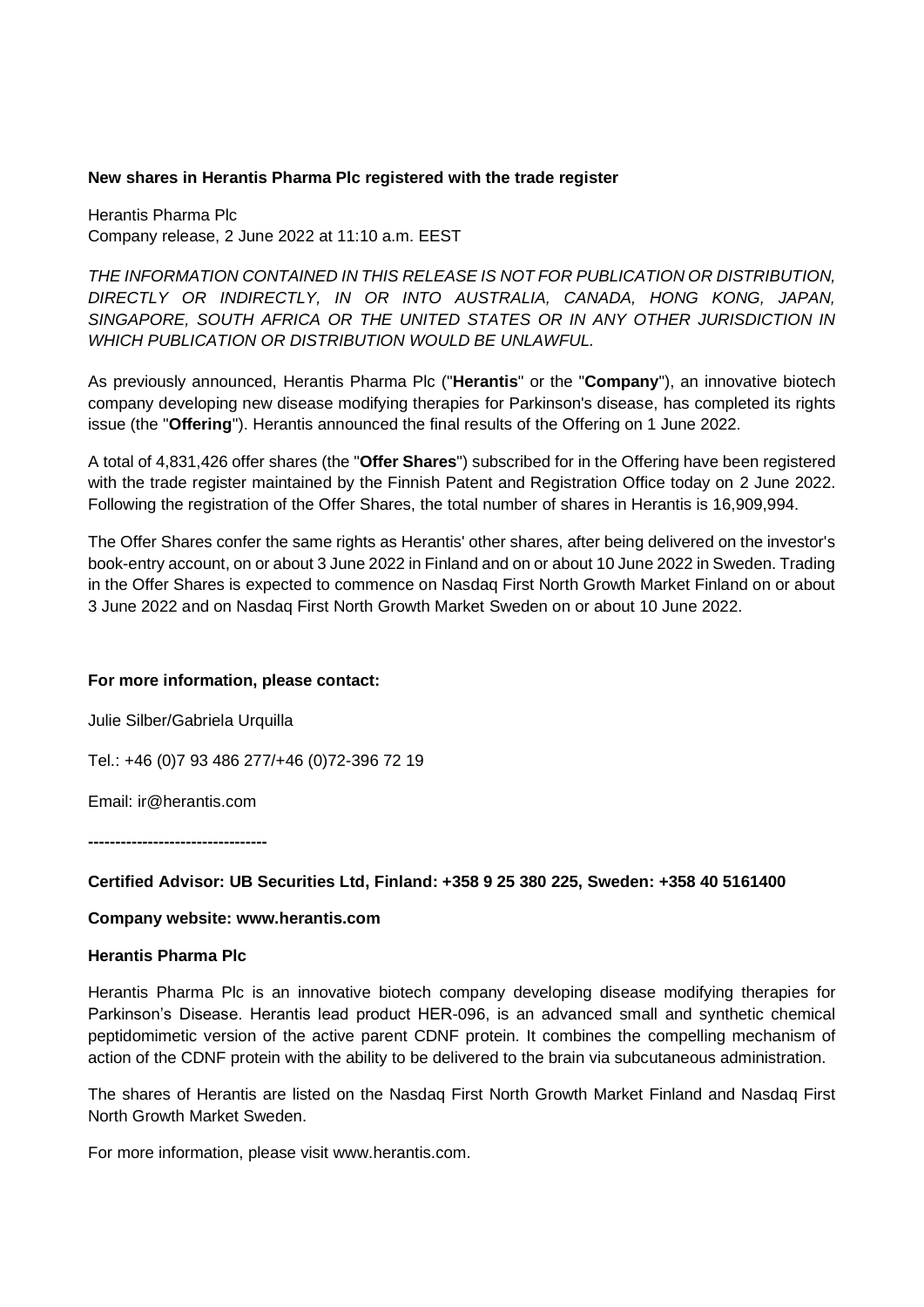# **Forward-looking statements**

This company release includes forward-looking statements which are not historical facts but statements regarding future expectations instead. These forward-looking statements include without limitation, those regarding Herantis' future financial position and results of operations, the Company's strategy, objectives, future developments in the markets in which the Company participates or is seeking to participate or anticipated regulatory changes in the markets in which the Company operates or intends to operate. In some cases, forward-looking statements can be identified by terminology such as "aim," "anticipate," "believe," "continue," "could," "estimate," "expect," "forecast," "guidance," "intend," "may," "plan," "potential," "predict," "projected," "should" or "will" or the negative of such terms or other comparable terminology.

By their nature, forward-looking statements involve known and unknown risks, uncertainties and other factors because they relate to events and depend on circumstances that may or may not occur in the future. Forward-looking statements are not guarantees of future performance and are based on numerous assumptions. The Company's actual results of operations, including the Company's financial condition and liquidity and the development of the industry in which the Company operates, may differ materially from (and be more negative than) those made in, or suggested by, the forward-looking statements contained in this company release. Factors, including risks and uncertainties that could cause these differences include, but are not limited to risks associated with implementation of Herantis' strategy, risks and uncertainties associated with the development and/or approval of Herantis' drug candidates, ongoing and future clinical trials and expected trial results, the ability to commercialize drug candidates, technology changes and new products in Herantis' potential market and industry, Herantis' freedom to operate in respect of the products it develops (which freedom may be limited, e.g., by competitors' patents), the ability to develop new products and enhance existing products, the impact of competition, changes in general economy and industry conditions, and legislative, regulatory and political factors.

In addition, even if Herantis' historical results of operations, including the Company's financial condition and liquidity and the development of the industry in which the Company operates, are consistent with the forward-looking statements contained in this company release, those results or developments may not be indicative of results or developments in subsequent periods.

## **Important notice**

The distribution of this release may be restricted by law and persons into whose possession any document or other information referred to herein comes should inform themselves about and observe any such restrictions. The information contained herein is not for publication or distribution, directly or indirectly, in or into Australia, Canada, Hong Kong, Japan, Singapore, South Africa or the United States or in any other jurisdiction in which publishing or distributing would be prohibited by applicable law. Any failure to comply with these restrictions may constitute a violation of the securities laws of any such jurisdiction. This release is not directed to, and is not intended for distribution to or use by, any person or entity that is a citizen or resident or located in any locality, state, country or other jurisdiction where such distribution, publication, availability or use would be contrary to law or regulation or which would require any registration or licensing within such jurisdiction.

This release does not constitute a prospectus as defined in the Prospectus Regulation ((EU) 2017/1129) and as such, does not constitute or form part of and should not be construed as, an offer to sell, or the solicitation or invitation of any offer to buy, acquire or subscribe for, any securities or an inducement to enter into investment activity.